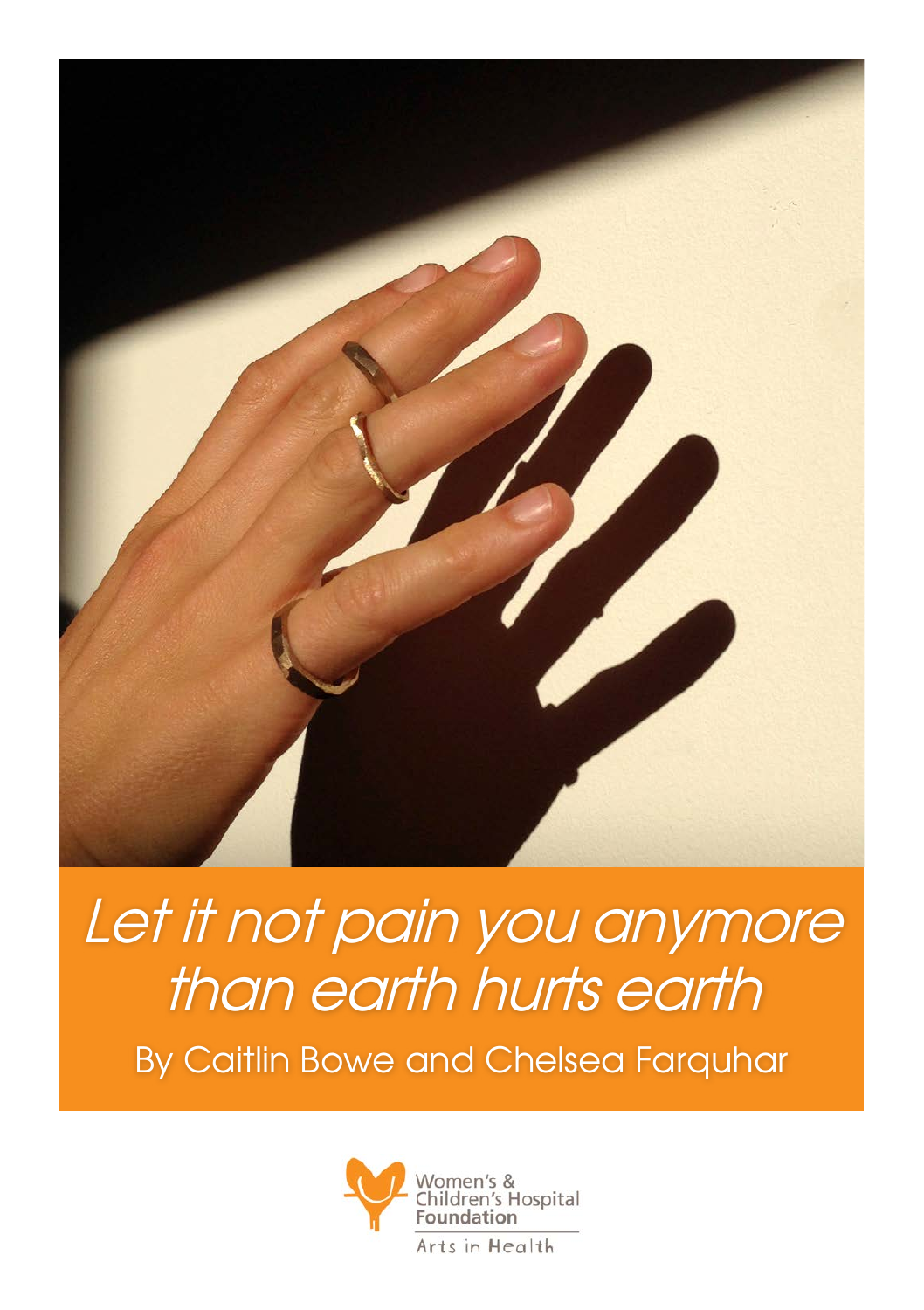There is a long history of the body in art, through representation, distortion, interaction and reimagining. We can look at these figures and see a reflection of ourselves, or we can interact with an object, to create and imagine a dialogue between our body and the work.

*Drawing on mythological, superstitious, and spiritual ideas surrounding health and pregnancy, Bowe and Farquhar have created works which make connections between objects and the body.* 

Utilising sculpture, photography, and printing processes, the gallery is filled with images and objects of sympathetic magic. Mint tied around the wrist to settle the stomach or yarrow sewn into clothing to prevent disease. The play between made objects, light, and shadow and the transformation of an image through solar prints. '*Let it not pain you anymore than earth hurts earth*' links the body to ideas of fun and play through these light-hearted and imaginative objects.

Artists Caitlin Bowe and Chelsea Farquhar met at Adelaide Central School of Art during their Bachelor Degree. Bowe later went on to complete her honours year, utilising casting and textile techniques to explore ideas of grief and personal physical trauma, drawing on Gothic Victorian aesthetics and symbols found in ancestral mythologies. Farquhar moved to Melbourne to complete her honours at the Victorian College of the Arts and continues to work as a multidisciplinary artist.

Connections to Hospitals have drawn both artists to exhibit in this space. Farquhar comes from a long line of nurses and spent a lot of her childhood in and around hospitals while her mother worked. Bowe has been a patient at the Women's and Children's Hospital for a period of time and has experienced the positive impact that art has for the patients and staff.

*Art has the capacity to transform a space and to affect the people around it, so by transforming white walls into spaces of colour, material, playfulness, and fun, a moment of joy can be brought to the people who need it the most.*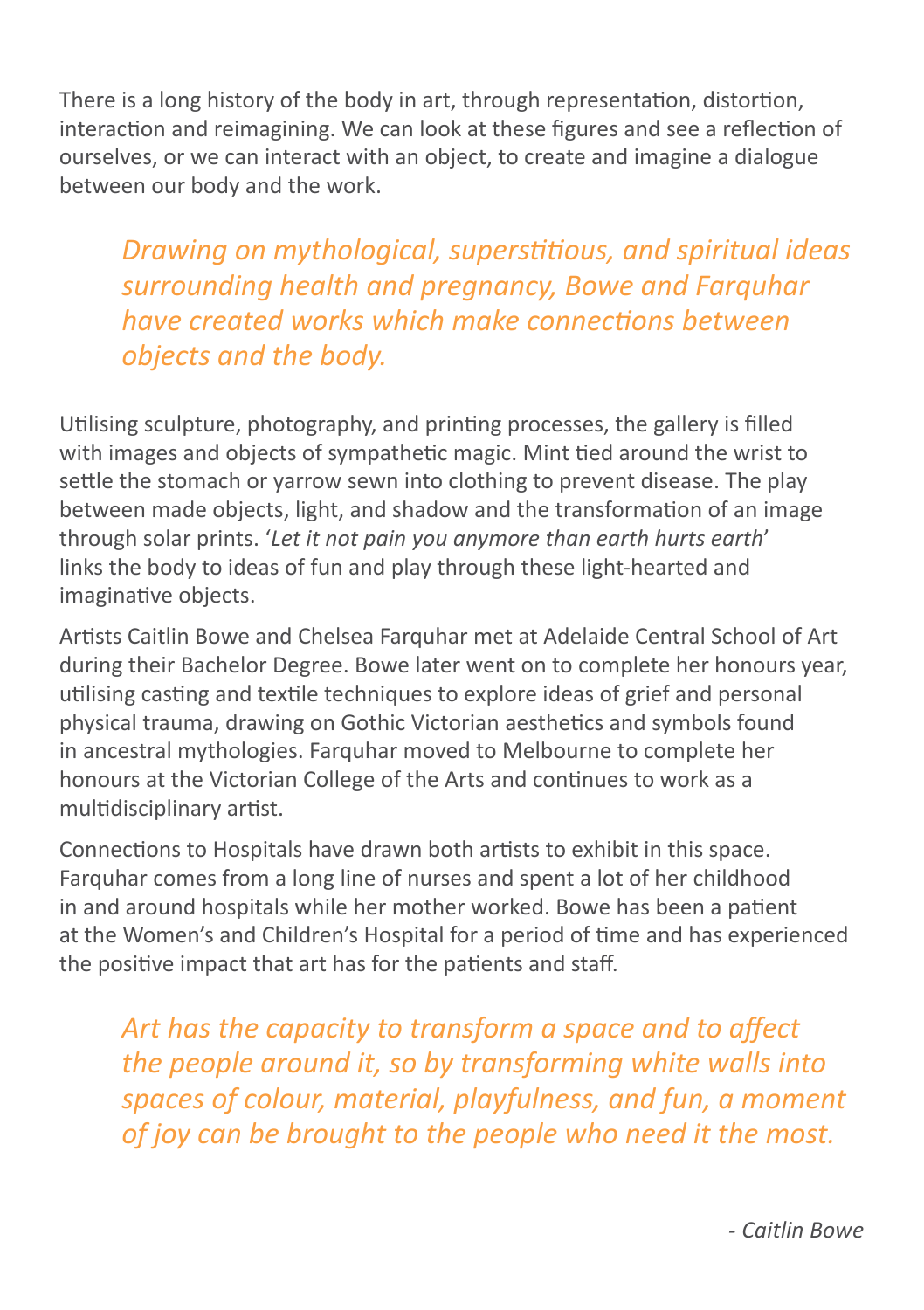

Image top left: detail of *Spells, Charms and Well Wishes #5* by Cailtin Bowe Image bottom left: detail of *Spells, Charms and Well Wishes #7* by Cailtin Bowe Image right: detail of *Candles* by Chelsea Farquhar

To learn more about Caitlin and Chelsea's practice's, visit: *caitlinbowevisualartist.wordpress.com* + *chelseafarquhar.cargo.site*